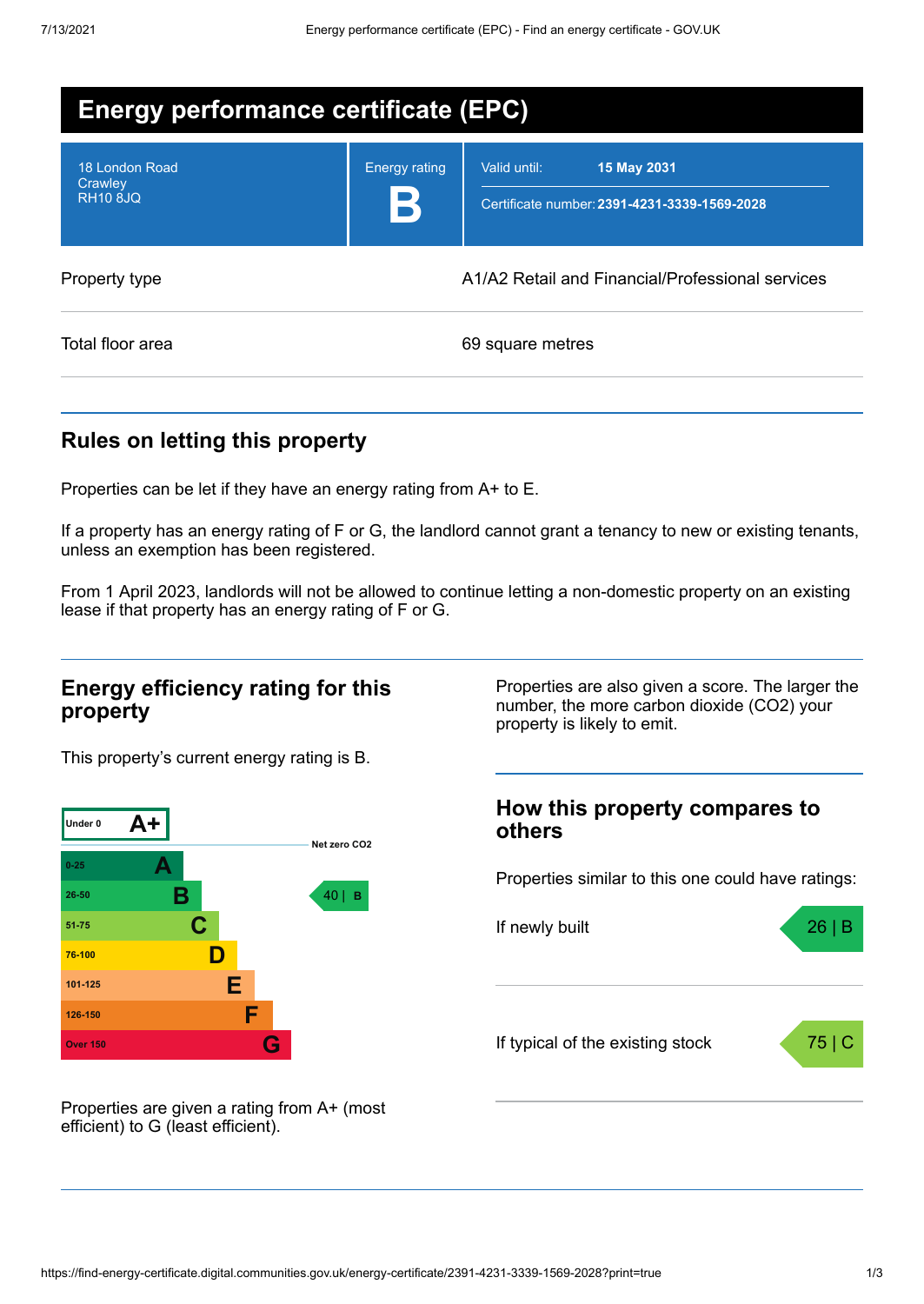# **Breakdown of this property's energy performance**

| Main heating fuel                          | <b>Natural Gas</b> |
|--------------------------------------------|--------------------|
| <b>Building environment</b>                | Air Conditioning   |
| Assessment level                           | 3                  |
| Building emission rate (kgCO2/m2 per year) | 67.3               |
| Primary energy use (kWh/m2 per year)       | 393                |
|                                            |                    |

# **Recommendation report**

Guidance on improving the energy performance of this property can be found in the recommendation report [\(/energy-certificate/0903-4810-5123-7063-8273\)](https://find-energy-certificate.digital.communities.gov.uk/energy-certificate/0903-4810-5123-7063-8273).